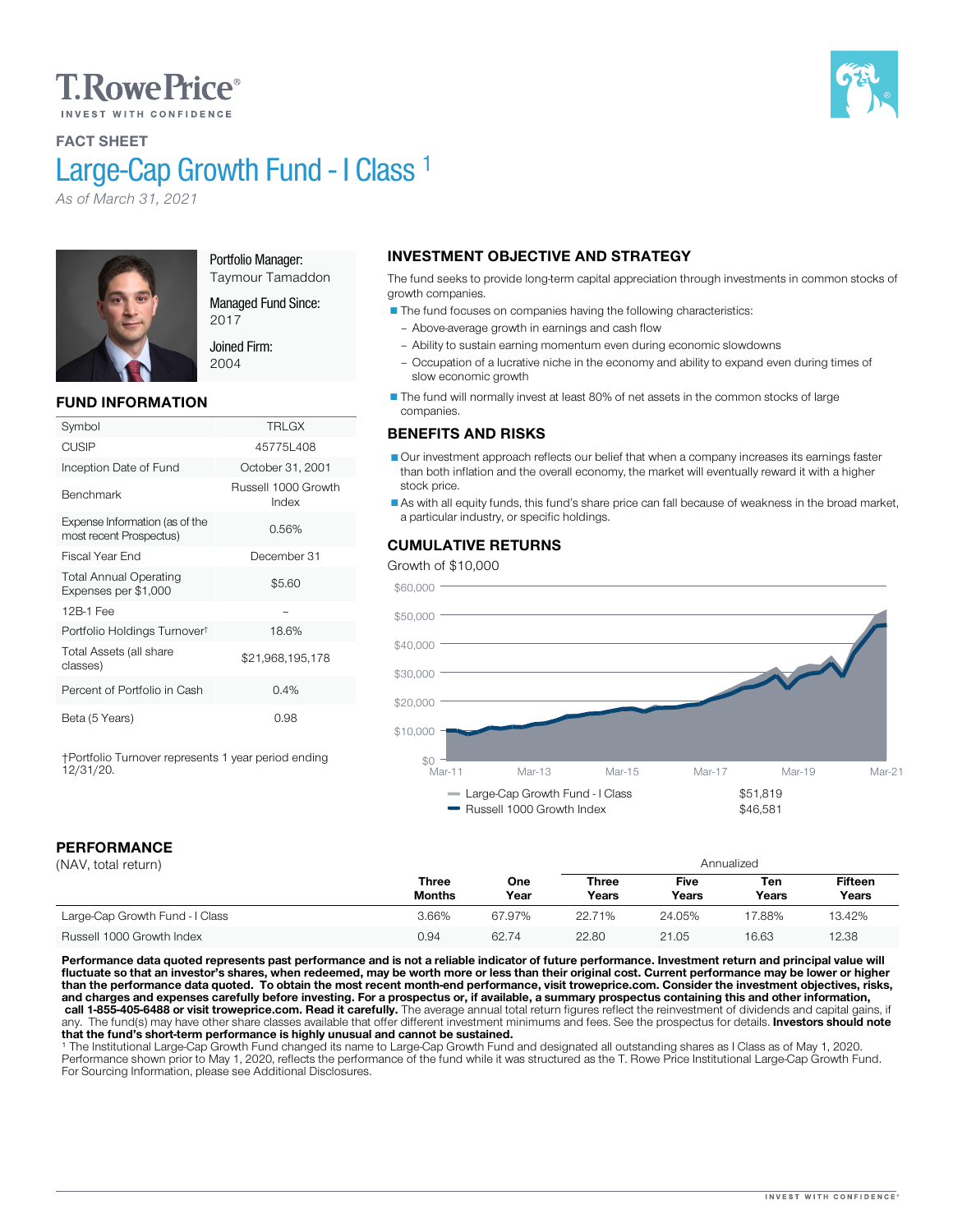# TOP 10 ISSUERS

|                 | Industry                                      | % of Fund | $%$ of<br>Russell 1000<br><b>Growth Index</b> |
|-----------------|-----------------------------------------------|-----------|-----------------------------------------------|
| Alphabet        | Interactive Media & Services                  | 8.9%      | 5.1%                                          |
| Amazon.com      | Internet & Direct Marketing<br>Retail         | 8.6       | 7.1                                           |
| Microsoft       | Software                                      | 8.0       | 9.5                                           |
| Facebook        | Interactive Media & Services                  | 5.9       | 3.8                                           |
| Apple           | Technology Hardware,<br>Storage & Peripherals | 4.0       | 10.4                                          |
| Visa            | <b>IT Services</b>                            | 3.6       | 1.9                                           |
| Global Payments | <b>IT Services</b>                            | 3.4       | 0.0                                           |
| Intuit          | Software                                      | 2.5       | 0.5                                           |
| Cigna           | <b>Health Care Providers &amp; Svcs</b>       | 2.4       | 0.1                                           |
| Snap Inc.       | Interactive Media & Services                  | 2.3       | 0.0                                           |

#### MORNINGSTAR™

Overall Morningstar Rating™

Morningstar Category™ Large Growth

Rated against 1,186 Large Growth funds, as of 3/31/2021, based on risk-adjusted total return.<br>Ratings are determined monthly and subject to<br>change. The Overall Morningstar Rating for a fund<br>is derived from a weighted avera Past performance is no guarantee of future results.

## SECTOR DIVERSIFICATION

|                                 |              |              |              |                | Indust &                  |                 |                  |                |                  |         |                      |
|---------------------------------|--------------|--------------|--------------|----------------|---------------------------|-----------------|------------------|----------------|------------------|---------|----------------------|
|                                 | Info<br>Tech | Comm<br>Svcs | Cons<br>Disc | Health<br>Care | <b>Bus</b><br><b>Svcs</b> | Finan-<br>cials | <b>Utilities</b> | Materi-<br>als | Real Es-<br>tate | Enerav  | Cons<br><b>Stpls</b> |
| Large-Cap Growth Fund - I Class | 34.4%        | 24.7%        | 22.6%        | 13.4%          | 1.9%                      | .8%             | 0.6%             | $0.1\%$        | $0.0\%$          | $0.0\%$ | 0.0%                 |
| Russell 1000 Growth Index       | 44.2         | 11.9         | 16.5         | 13.7           | 4.7                       | 1.9             | 0.0              | 0.8            |                  | 0.1     | 4.5                  |
| <b>Over/Underweight</b>         | $-9.8$       | 12.8         | 6.1          | $-0.2$         | $-2.8$                    | $-0.1$          | 0.6              | $-0.7$         |                  | $-0.1$  | $-4.5$               |